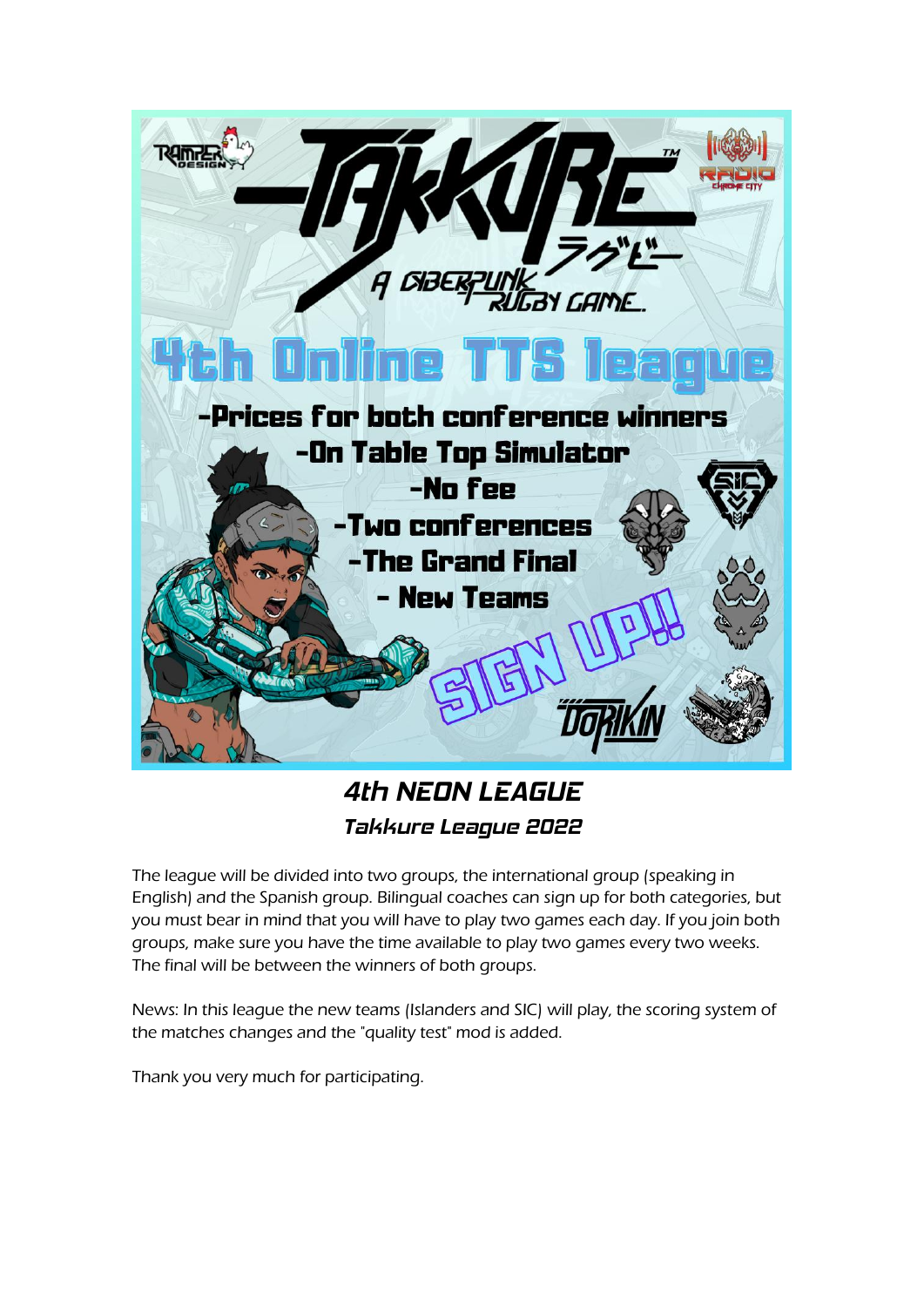# *Tournament Rules*

# SIGN UPS

There is no sign up fees, participation is free. To participate it is essential to own the Steam app: Table Top Simulator and the official Takkure module. You can obtain the module here: ENG/ESP <https://steamcommunity.com/sharedfiles/filedetails/?id=1969015860>

#### FRA

<https://steamcommunity.com/sharedfiles/filedetails/?id=2676067596> (The use of the module in ENG / ESP is prioritized, unless both players agree to use the module in FRA)

Coaches have to fill a Sign Up Form to determine in which group do they want to play and which team: Yamato, Teriomorph or Dorikin. Coaches won't be able to switch teams during the event.

Here is the form: <https://forms.gle/zwPHqwgGTHPq3B8dA>

Registration will be closed on April 17, 2022

# LEAGUE AND ROUNDS

The league is, in fact, just a tournament that extends over a series of rounds. Every round of the league will have a duration of two weeks.

### Pairings:

For the first round the pairings will be manually adjusted to pair players with some experience in the game and players with absolutely no experience. For every other round, we will use the swiss pairing system.

Coaches will be paired by their accumulated league points, in case of a tie, the first tiebreaker will be overall scored tries, and the second tiebreaker will be the scored tries received. If two coaches are still tied after comparing the number of tries, the number of victories, draws and defeats will be used as the final tiebreaker.

If a tie cannot be broken, their position will be decided at random. The same system will be used for the leaderboards.

### Reporting the score:

The score will be reported by filling a form that will be created for every round. The Organizer is responsible for publishing the results on the last day of the current round for all participants to see.

The link to the score reporting form will published along the pairings every round. Coaches are responsible for reporting their score before the end of the round through the proper form.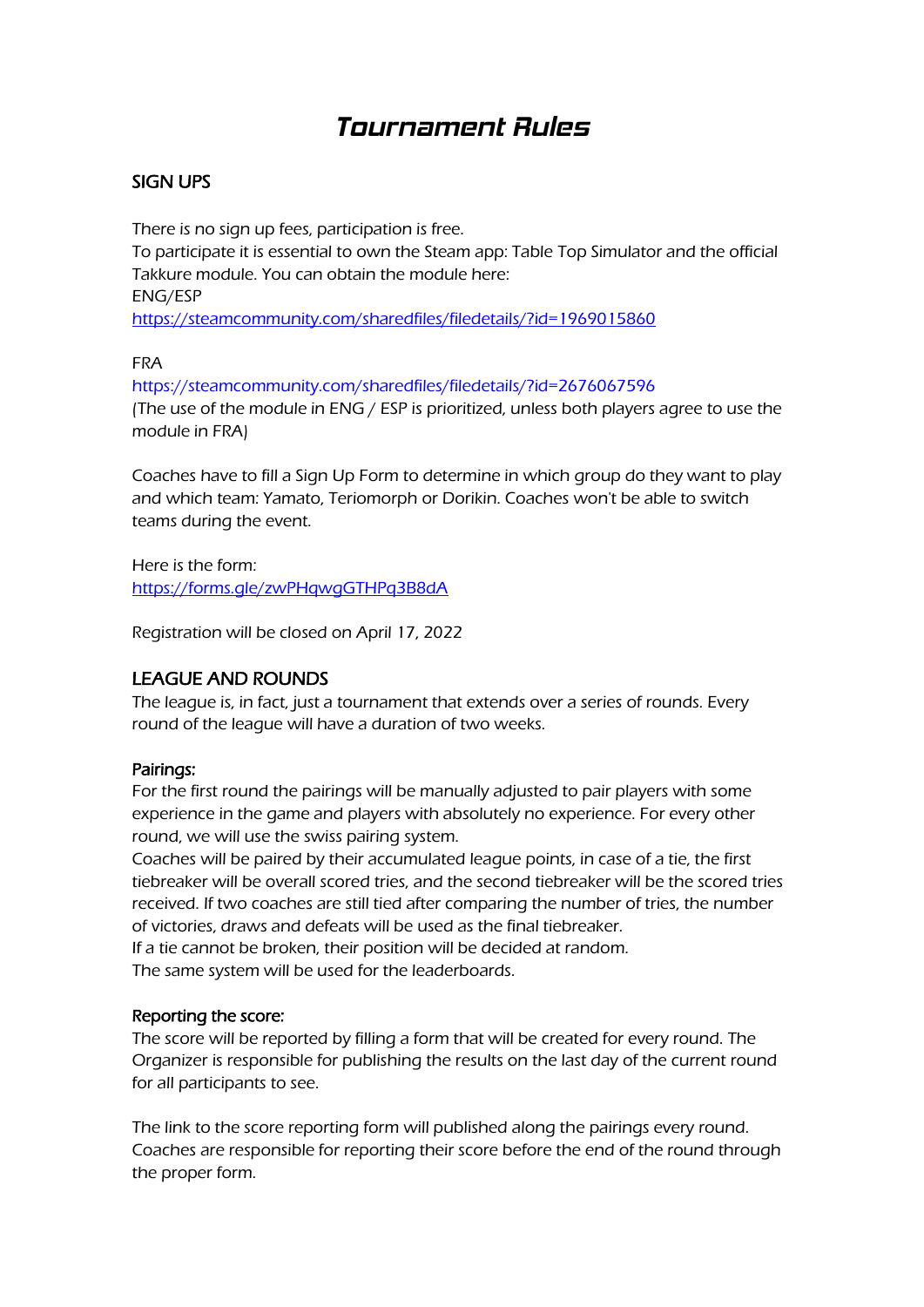## Forfeited matches:

In the event of an uneven number of players, on of the coaches will have no opponent, in that case they will receive a Bye and the game will reported as 1-0 victory (4 league points )

In the event of a coach conceding a match or not showing up to a scheduled match, the other coach will receive a 2-0 Victory ( 3 league points)

Unreported matches will be considered a Defeat for both coaches nd will be reported as a 0-0 ( 0 league points ).

### Grand finals:

The Grand Finals will be played by the top ranking player of each group. In the event of one coach ranking 1st in both groups, the match will be played by that coach and the second coach with the highest score amongst both groups.

There will be a deadline for the match to take place and the Organizer will try to either record or stream the game live.

# Schedule

The following dates show when the matches are to be played:

- 1st round 4/18 to 5/01
- 2nd round 5/02 to 5/15
- 3rd round 5/16 to 5/29
- 4th round 5/30 to 6/12
- Final from 6/13 to 6/26

# ROOKIE MODE

To make it easier for new coaches to get started with the game, we've added options so they can play their first few games in a more introductory way.

We call this Rookie Mode. This mode is available for the first 3 rounds.

Coaches, by mutual agreement, can choose to play this mode. That limits the time and the players they can use.

### 1st Round:

- Only the first half-time will be played.

- Only the 4 core players from the three existing teams will be available:

Yamato: Karakuri, Oyoroi, Kyudoka and Yokozuna.

Teriomorphs: Cheetah, Gorilla, Pangolin and Eagle.

Dorikin: Li, Lawan, Kai and Z.

Islanders: Lomu, Huhana, Ofa and Nyree

S.I.C: Mayor, Claudine, Jedrek and MK41

- Only the basic cards can be used, those currently in the module (9 individuals and 4 team plays)

# 2nd Round:

- Only the first half-time will be played.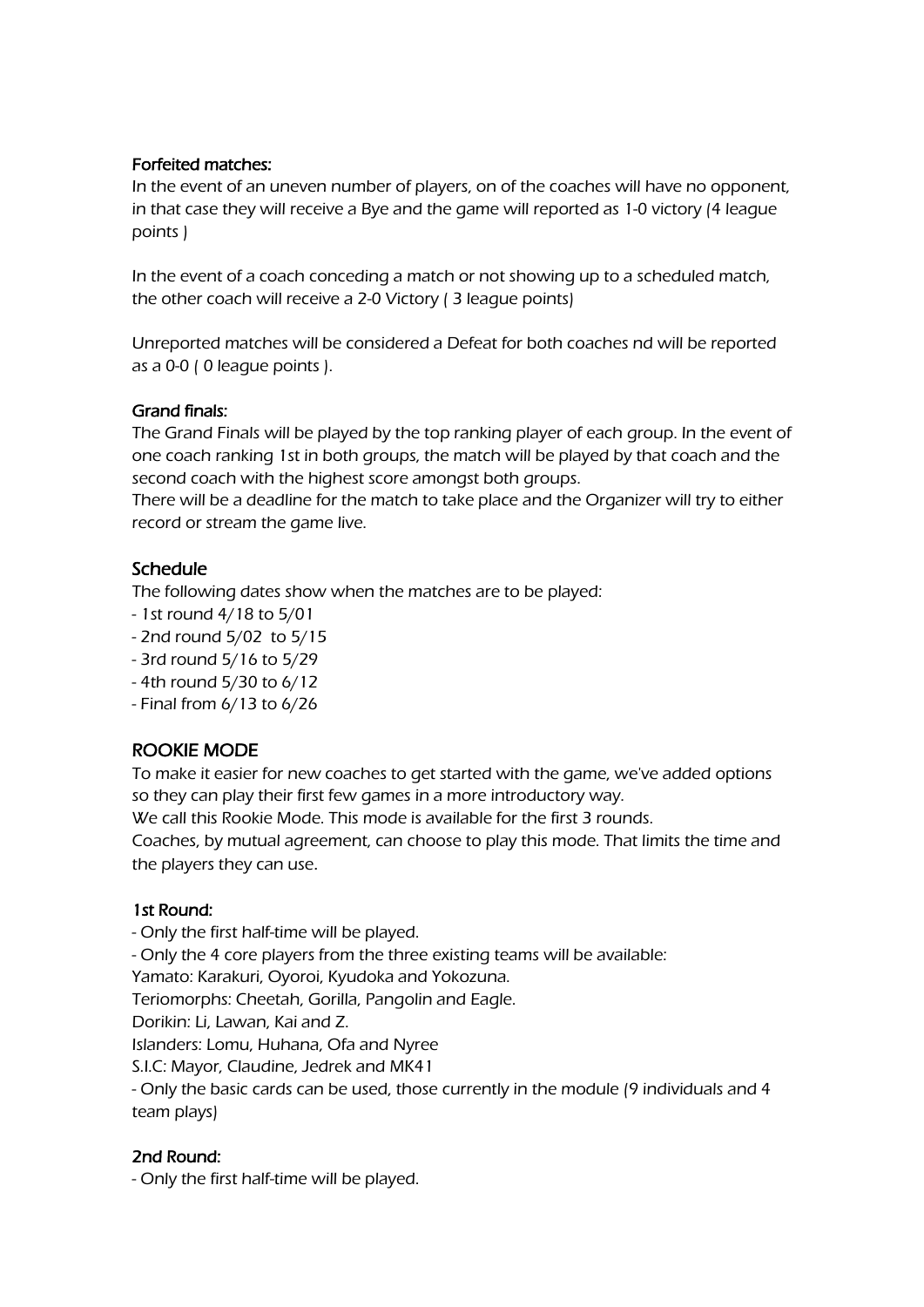- Every player available to the team can be played.

- Only the basic cards can be used, the cards unlocked during the Kickstarter will be added (in total 9 individuals and 4 team plays).

## 3rd Round:

- Only the first half-time will be played.

- All cards can be used, basics and team specific.

### 4th Round:

- No restrictions. Full match, with all players and all cards.

## **MODS**

QUALITY SCORE A TRY:

Designed for very competitive communities that want to have more control over luck. - If a player who performs a SCORE A TRY action does not have more than one fatigue token (activated or not), the roll its unopposed and no rival player less than 3". An individual card may be discarded to add one die to the roll.

## **SCORE**

Points will be assigned based on the match's result as follows: Basic Score: Victory: 4 points Draw: 2 points Defeat: 0 points

### Additional Score:

Scoring 4 tries or more: 1 point Losing the game by a difference of 1 try: 1 point

# TEAM BUILDING

This choice has to be made before the game, once the coach knows their opponent and their opponent's team.

The coaches will reveal their line-up simultaneously, just before deciding who kicks off and who receives at the start of the match.

### PRIZES

The winner of each group will receive a Karakuri bust or a shinobi turtle (your choice), and the overall winner will also receive a trophy.

### REFEREE

The rulebook already contains a system to resolve arguments in the case that a rule could be interpreted in two different ways. However, in case that two players need outside assistance to resolve an argument, an referee chosen by the Organizer, will provide a final ruling.

### **SPORTSMANSHIP**

It is expected of every participant of the event, the Organizer and anybody else involved in the league to be friendly and polite at all times. It is said that Rugby is a hooligans' sport played by gentlemen, and that is true for Takkure as well.